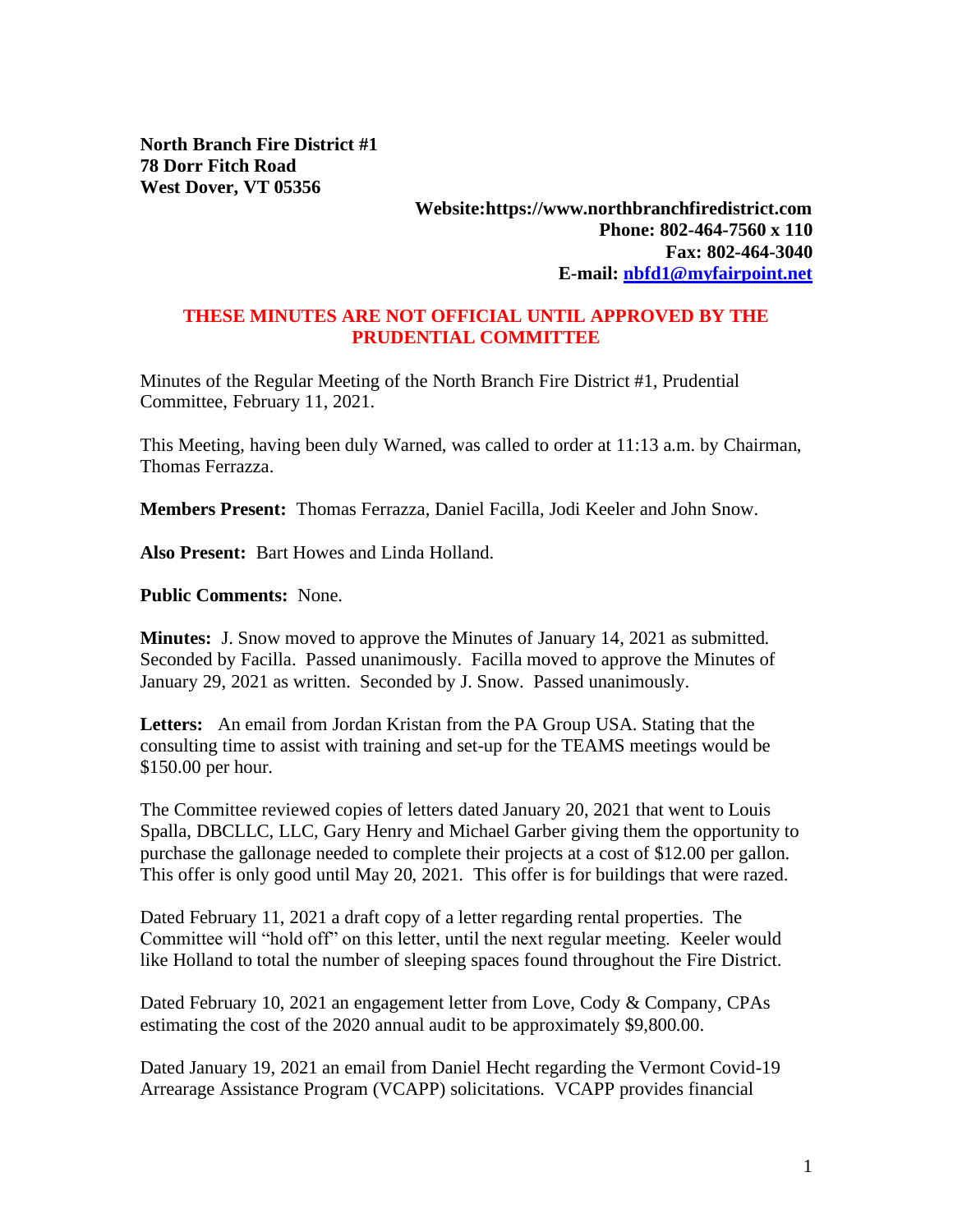assistance to households and businesses that have suffered economic hardship due to COVID-19 and have past due balances on their utility bills. The Senate Committee is requesting a list of all accounts past due by at least sixty (60) days. Holland has sent a list of the owner's that qualify for the VCAPP assistance program.

**Set the Annual Meeting Date:** The Committee will hold the "open" portion of the Annual Meeting on May 3, 2021 at the Dover Town Hall from 10:00 a.m. to the end of the meeting. This would be to vote on the Articles as written in the warning. The polls, voting for officers, will take place on May 4, 2021 from 10:00 a.m. to 7:00 p.m. at the Administrations Office at 78 Dorr Fitch Road.

Holland was authorized by the Committee to obtain shields for the ballot clerks.

**Chief Operator's Report:** Howes has spoken with the local dealer regarding a new ATV that will be \$11,100.00 before our trade in. The lead time is six to eight weeks so I cannot get an accurate quote on trade in value at this time. Howes would like to purchase the ATV through Ronnie's Cycle & Sales of Adams, MA as they are half the distance away of the next closest dealer. Facilla moved to purchase the ATV for \$11,100.00, the quote before trade-in. Seconded by J. Snow. Passed unanimously.

Howes has purchased the new tracks for the ATV at a cost of \$3,995.00 to convert the vehicle to snow use. They have a four week lead time.

Weir one actuator has faulted. Our spare has been installed and the old one sent out for repair.

**Contracts:** The Seasons on Mount Snow, LLC contract, is a commercial contract, under the ordinance it was originally developed. Because the collection system is already in place there is no inflow/infiltration cost factor.

The Murphy contract will also be developed under the original contract. Holland will send "draft" contracts to the Committee prior to the March 11, 2021 meeting.

**Treasurer's Report:** Facilla moved to pay bills totaling \$140,592.95 with the following caveat, checking to see whether check 30103 for \$13,249.00, which is part of that \$140,592.95 figure is not indeed a second payment. If it is a second payment we will need to reduce this warrant and void one of the checks. Seconded by Keeler. Passed unanimously.

Current Prudent Reserve is \$683,778.68

**Budgets:** Ferrazza and Facilla will develop a paragraph, to be published in the Annual Report, explaining exactly what the funds collected for hookups and extra sleeping spaces are used for and how they the affect user's fees.